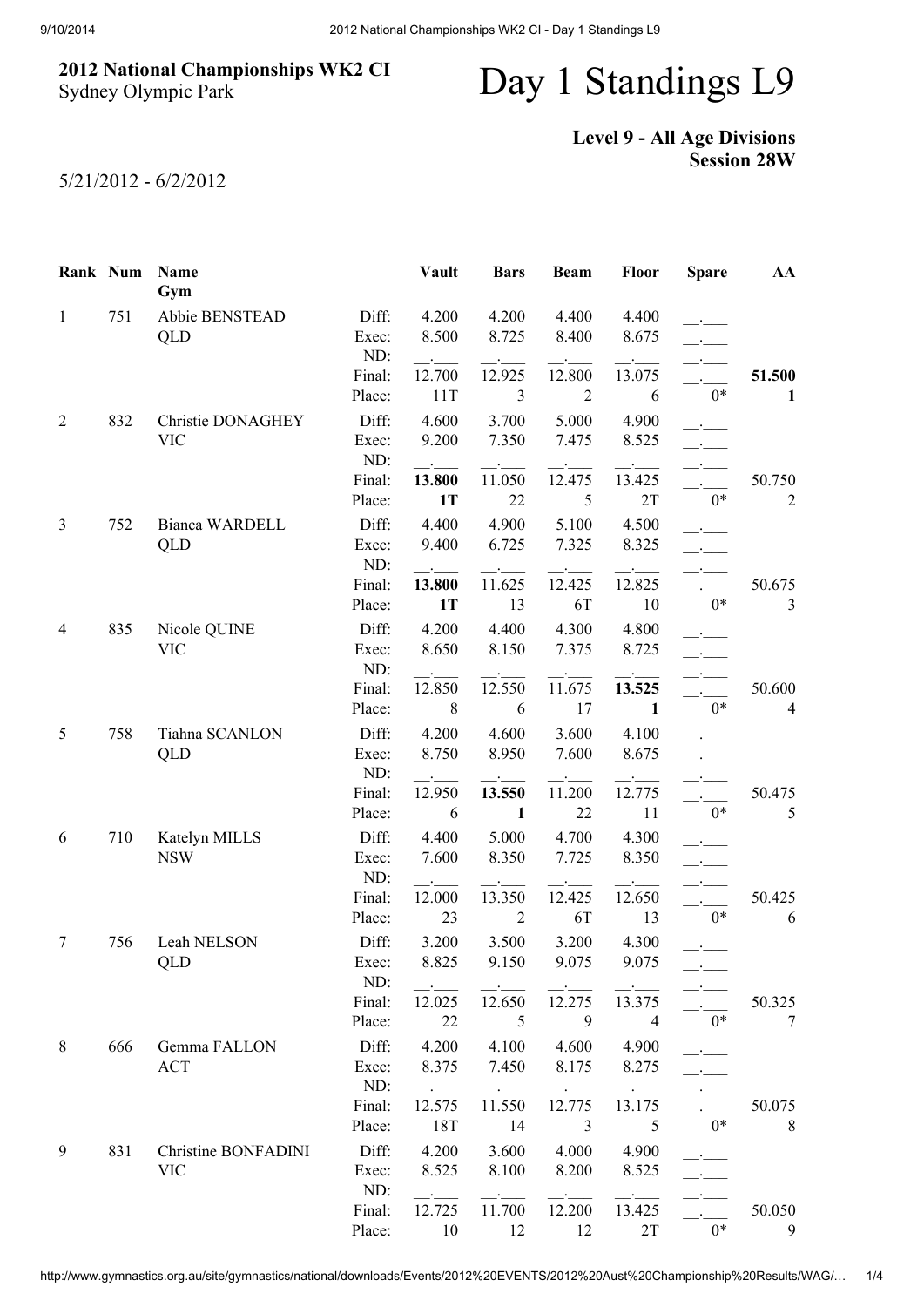| 9/10/2014 |     |                              | 2012 National Championships WK2 CI - Day 1 Standings L9 |                |                |                |                   |                                                             |              |
|-----------|-----|------------------------------|---------------------------------------------------------|----------------|----------------|----------------|-------------------|-------------------------------------------------------------|--------------|
| 10        | 874 | Olivia BROWN                 | Diff:                                                   | 4.200          | 3.800          | 4.900          | 4.400             |                                                             |              |
|           |     | <b>WA</b>                    | Exec:                                                   | 8.625          | 8.450          | 8.100          | 7.250             |                                                             |              |
|           |     |                              | ND:                                                     |                |                |                |                   |                                                             |              |
|           |     |                              | Final:                                                  | 12.825         | 12.250         | 13.000         | 11.650            |                                                             | 49.725       |
|           |     |                              | Place:                                                  | 9              | $\,8\,$        | $\mathbf{1}$   | 24                | $0*$                                                        | 10           |
| 11        | 755 | Larissa LUM                  | Diff:                                                   | 3.200          | 4.500          | 3.400          | 3.900             |                                                             |              |
|           |     | <b>QLD</b>                   | Exec:                                                   | 8.700          | 8.350          | 8.650          | 8.975             |                                                             |              |
|           |     |                              | ND:<br>Final:                                           | 11.900         | 12.850         |                | 12.875            |                                                             |              |
|           |     |                              | Place:                                                  | 24             | $\overline{4}$ | 12.050<br>14T  | 9                 | $0*$                                                        | 49.675<br>11 |
|           |     |                              |                                                         |                |                |                |                   |                                                             |              |
| 12        | 873 | Nicole DE VRIES<br><b>WA</b> | Diff:<br>Exec:                                          | 4.600<br>8.425 | 4.100<br>7.075 | 4.100<br>8.150 | 4.400<br>8.300    |                                                             |              |
|           |     |                              | ND:                                                     |                |                |                |                   |                                                             |              |
|           |     |                              | Final:                                                  | 13.025         | 11.175         | 12.250         | 12.700            |                                                             | 49.150       |
|           |     |                              | Place:                                                  | 4T             | 20             | 10             | 12                | $0*$                                                        | 12           |
| 13        | 709 | Jessica STANTON              | Diff:                                                   | 4.200          | 4.100          | 4.500          | 4.400             |                                                             |              |
|           |     | <b>NSW</b>                   | Exec:                                                   | 8.450          | 7.125          | 7.550          | 8.625             |                                                             |              |
|           |     |                              | ND:                                                     |                |                |                |                   |                                                             |              |
|           |     |                              | Final:                                                  | 12.650         | 11.225         | 12.050         | 13.025            | $\sim$                                                      | 48.950       |
|           |     |                              | Place:                                                  | 13T            | 18T            | 14T            | $7\mathrm{T}$     | $0*$                                                        | 13           |
| 14        | 833 | Georgia HOLSTON              | Diff:                                                   | 4.000          | 4.600          | 4.400          | 4.600             |                                                             |              |
|           |     | <b>VIC</b>                   | Exec:                                                   | 8.575          | 7.800          | 7.100          | 7.775             | $\mathcal{A}^{\mathcal{A}}$ and $\mathcal{A}^{\mathcal{A}}$ |              |
|           |     |                              | ND:                                                     |                |                |                |                   |                                                             |              |
|           |     |                              | Final:                                                  | 12.575         | 12.400         | 11.500         | 12.375            |                                                             | 48.850       |
|           |     |                              | Place:                                                  | 18T            | 7              | 18             | 16                | $0*$                                                        | 14           |
| 15        | 670 | Teaghan HOGG                 | Diff:                                                   | 4.200          | 4.400          | 3.600          | 3.700             |                                                             |              |
|           |     | <b>ACT</b>                   | Exec:                                                   | 8.450          | 7.500          | 8.150          | 7.800             | $\mathcal{L}$                                               |              |
|           |     |                              | ND:<br>Final:                                           | 12.650         | 11.900         | 11.750         | 11.500            |                                                             | 47.800       |
|           |     |                              | Place:                                                  | 13T            | 10             | 16             | 25                | $0*$                                                        | 15           |
|           | 714 |                              |                                                         |                |                |                |                   |                                                             |              |
| 16        |     | Tamara SCOTT<br><b>NSW</b>   | Diff:<br>Exec:                                          | 4.200<br>8.700 | 3.400<br>7.750 | 2.800<br>7.700 | 4.500<br>8.525    |                                                             |              |
|           |     |                              | ND:                                                     |                |                |                |                   |                                                             |              |
|           |     |                              | Final:                                                  | 12.900         | 11.150         | 10.500         | 13.025            |                                                             | 47.575       |
|           |     |                              | Place:                                                  | $\overline{7}$ | 21             | 24             | 7T                | $0*$                                                        | 16           |
| 17        | 713 | Saskia ANDERSON              | Diff:                                                   | 4.400          | 4.700          | 3.100          | 4.400             |                                                             |              |
|           |     | <b>NSW</b>                   | Exec:                                                   | 8.750          | 7.050          | 6.800          | 8.125             |                                                             |              |
|           |     |                              | ND:                                                     |                |                |                |                   |                                                             |              |
|           |     |                              | Final:                                                  | 13.150         | 11.750         | 9.900          | 12.525            |                                                             | 47.325       |
|           |     |                              | Place:                                                  | $\mathfrak{Z}$ | 11             | 29             | 14                | $0*$                                                        | 17           |
| 18        | 834 | Janey NESTADT                | Diff:                                                   | 4.200          | 4.000          | 5.100          | 4.200             |                                                             |              |
|           |     | <b>VIC</b>                   | Exec:                                                   | 8.425          | 7.375          | 7.525          | 6.200             |                                                             |              |
|           |     |                              | ND:                                                     |                |                |                | $\sim$ $\sim$     |                                                             |              |
|           |     |                              | Final:                                                  | 12.625         | 11.375         | 12.625         | 10.400            |                                                             | 47.025       |
|           |     |                              | Place:                                                  | 17             | 16             | 4              | 28                | $0*$                                                        | 18           |
| 19        | 830 | <b>Brianne ALLEN</b>         | Diff:                                                   | 2.400          | 4.600          | 4.700          | 4.400             |                                                             |              |
|           |     | <b>VIC</b>                   | Exec:<br>ND:                                            | 8.250          | 7.550          | 7.400          | 7.700<br>$-0.100$ | $ -$                                                        |              |
|           |     |                              | Final:                                                  | 10.650         | 12.150         | 12.100         | 12.000            | $\overline{\phantom{a}}$                                    | 46.900       |
|           |     |                              | Place:                                                  | 31             | 9              | 13             | 21T               | $0*$                                                        | 19           |
| 20        | 708 | Jade BARBAR                  | Diff:                                                   | 4.200          | 4.200          | 3.900          | 4.600             |                                                             |              |
|           |     | <b>NSW</b>                   | Exec:                                                   | 8.225          | 5.825          | 7.525          | 7.875             |                                                             |              |
|           |     |                              | ND:                                                     |                |                |                |                   |                                                             |              |
|           |     |                              | Final:                                                  | 12.425         | 10.025         | 11.425         | 12.475            |                                                             | 46.350       |
|           |     |                              | Place:                                                  | 20             | 30             | 19             | 15                | $0*$                                                        | 20           |
|           |     |                              |                                                         |                |                |                |                   |                                                             |              |
| 21        | 872 | Alana DOUST                  | Diff:                                                   | 4.200          | 4.300          | 4.300          | 3.900             |                                                             |              |
|           |     | <b>WA</b>                    | Exec:<br>ND:                                            | 8.100          | 7.175          | 7.925          | 6.375             |                                                             |              |
|           |     |                              |                                                         |                |                |                |                   |                                                             |              |

http://www.gymnastics.org.au/site/gymnastics/national/downloads/Events/2012%20EVENTS/2012%20Aust%20Championship%20Results/WAG/… 2/4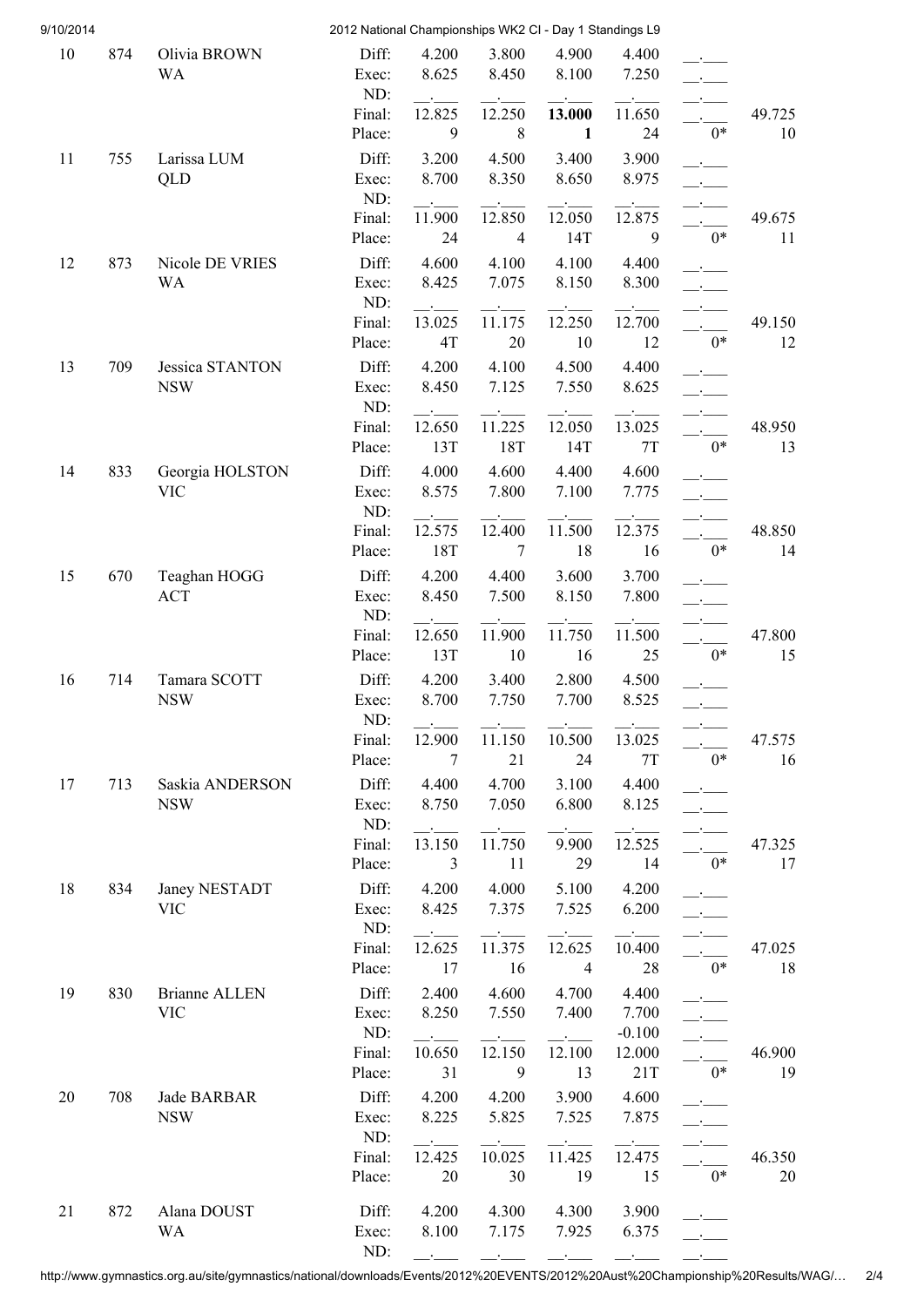| 9/10/2014  |     |                               |                  | 2012 National Championships WK2 CI - Day 1 Standings L9 |                |                |                    |      |              |
|------------|-----|-------------------------------|------------------|---------------------------------------------------------|----------------|----------------|--------------------|------|--------------|
|            |     |                               | Final:<br>Place: | 12.300<br>21                                            | 11.475<br>15   | 12.225<br>11   | 10.275<br>30       | $0*$ | 46.275<br>21 |
|            |     |                               |                  |                                                         |                |                |                    |      |              |
| 22         | 712 | Piper WEEDING<br><b>NSW</b>   | Diff:<br>Exec:   | 4.200<br>8.450                                          | 4.100<br>6.775 | 3.700<br>6.675 | 4.200<br>8.125     |      |              |
|            |     |                               | ND:              |                                                         |                |                |                    |      |              |
|            |     |                               | Final:           | 12.650                                                  | 10.875         | 10.375         | 12.325             |      | 46.225       |
|            |     |                               | Place:           | 13T                                                     | 25             | 26             | 17                 | $0*$ | 22           |
| 23         | 711 | Lauren HENEGHAN               | Diff:            | 4.400                                                   | 3.700          | 4.700          | 3.900              |      |              |
|            |     | <b>NSW</b>                    | Exec:            | 7.450                                                   | 5.975          | 7.700          | 8.100              |      |              |
|            |     |                               | ND:              |                                                         |                |                |                    |      |              |
|            |     |                               | Final:           | 11.850                                                  | 9.675          | 12.400         | 12.000             |      | 45.925       |
|            |     |                               | Place:           | 25                                                      | 31             | $\,8\,$        | 21T                | $0*$ | 23           |
| 24         | 785 | Jocelyn STEPHENS              | Diff:            | 4.000                                                   | 2.600          | 3.600          | 4.100              |      |              |
|            |     | <b>SA</b>                     | Exec:            | 8.650                                                   | 7.800          | 7.175          | 7.975              |      |              |
|            |     |                               | ND:              |                                                         |                |                |                    |      |              |
|            |     |                               | Final:           | 12.650                                                  | 10.400         | 10.775         | 12.075             |      | 45.900       |
|            |     |                               | Place:           | 13T                                                     | 29             | 23             | 20                 | $0*$ | 24           |
| 25         | 754 | Jessica BAX                   | Diff:            | 4.200                                                   | 4.500          | 3.800          | 3.600              |      |              |
|            |     | QLD                           | Exec:            | 8.500                                                   | 6.775          | 6.600          | 7.425              |      |              |
|            |     |                               | ND:              |                                                         |                |                |                    |      |              |
|            |     |                               | Final:<br>Place: | 12.700<br>11T                                           | 11.275<br>17   | 10.400<br>25   | 11.025<br>27       | $0*$ | 45.400<br>25 |
|            |     |                               |                  |                                                         |                |                |                    |      |              |
| 26         | 667 | Joanna DE SOUZA<br><b>ACT</b> | Diff:            | 2.400<br>8.975                                          | 2.600<br>8.175 | 3.800<br>7.575 | 4.100<br>8.125     |      |              |
|            |     |                               | Exec:<br>ND:     |                                                         |                |                | $-0.500$           |      |              |
|            |     |                               | Final:           | 11.375                                                  | 10.775         | 11.375         | 11.725             |      | 45.250       |
|            |     |                               | Place:           | 27                                                      | $27\,$         | 20             | 23                 | $0*$ | 26           |
| 27         | 757 | Madisen SHEPPARD              | Diff:            | 4.200                                                   | 2.800          | 3.200          | 4.200              |      |              |
|            |     | QLD                           | Exec:            | 7.625                                                   | 8.200          | 6.525          | 8.050              |      |              |
|            |     |                               | ND:              |                                                         |                |                |                    |      |              |
|            |     |                               | Final:           | 11.825                                                  | 11.000         | 9.725          | 12.250             |      | 44.800       |
|            |     |                               | Place:           | 26                                                      | 23             | 30             | 18                 | $0*$ | 27           |
| <b>28T</b> | 829 | Abbey CLARK                   | Diff:            | 4.200                                                   | 2.900          | 2.400          | 4.400              |      |              |
|            |     | <b>VIC</b>                    | Exec:            | 8.825                                                   | 7.575          | 5.925          | 7.725              |      |              |
|            |     |                               | ND:              |                                                         |                |                |                    |      |              |
|            |     |                               | Final:           | 13.025                                                  | 10.475         | 8.325          | 12.125             |      | 43.950       |
|            |     |                               | Place:           | 4T                                                      | 28             | 31             | 19                 | $0*$ | 28T          |
| 28T        | 784 | Alicia JONES                  | Diff:            | 3.200                                                   | 3.200          | 3.100          | 4.300              |      |              |
|            |     | <b>SA</b>                     | Exec:            | 7.975                                                   | 8.025          | 7.025          | 7.125              |      |              |
|            |     |                               | ND:              |                                                         |                |                |                    |      |              |
|            |     |                               | Final:           | 11.175                                                  | 11.225         | 10.125         | 11.425             |      | 43.950       |
|            |     |                               | Place:           | 29                                                      | 18T            | 27             | 26                 | $0*$ | <b>28T</b>   |
| 30         | 753 | Jennifer ALLEN-WATERS         | Diff:            | 3.200                                                   | 2.900          | 3.200          | 3.700              |      |              |
|            |     | QLD                           | Exec:<br>ND:     | 8.125                                                   | 7.900          | 6.750          | 6.725              |      |              |
|            |     |                               | Final:           | 11.325                                                  | 10.800         | 9.950          | $-0.100$<br>10.325 |      | 42.400       |
|            |     |                               | Place:           | 28                                                      | 26             | 28             | 29                 | $0*$ | 30           |
| 31         | 669 | Marissa JELFS                 | Diff:            | 2.400                                                   | 2.300          | 2.900          |                    |      |              |
|            |     | ACT                           | Exec:            | 8.475                                                   | 6.225          | 8.425          |                    |      |              |
|            |     |                               | ND:              |                                                         |                |                |                    |      |              |
|            |     |                               | Final:           | 10.875                                                  | 8.525          | 11.325         |                    |      | 30.725       |
|            |     |                               | Place:           | 30                                                      | 32             | 21             | $31*$              | $0*$ | 31           |
|            |     |                               |                  |                                                         |                |                |                    |      |              |
| 32         | 668 | Katelyn ANDREWS               | Diff:            |                                                         | 3.300          |                |                    |      |              |
|            |     | <b>ACT</b>                    | Exec:            |                                                         | 7.625          |                |                    |      |              |
|            |     |                               | ND:<br>Final:    |                                                         | 10.925         |                |                    |      | 10.925       |
|            |     |                               | Place:           | 32                                                      | 24             | 32             | $31*$              | $0*$ | 32           |
|            |     |                               |                  |                                                         |                |                |                    |      |              |